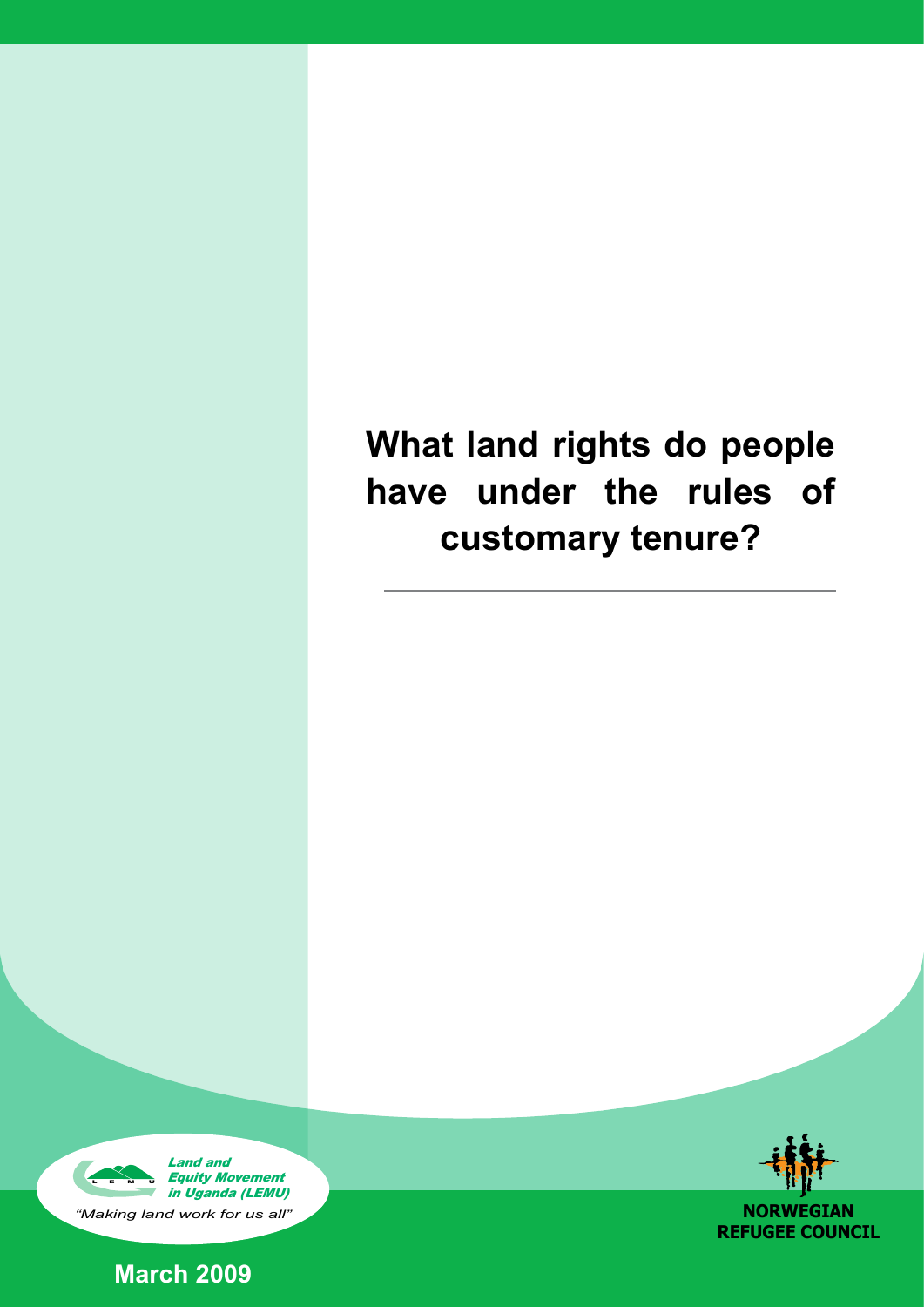*We can only help people defend their rights if both they and we know what rights people have. There are many misconceptions and myths about who has what land rights under customary tenure. Because too often we don't know what rights people have, we fail to recognise when they are being violated. The following is a brief summary of land rights in the north and east of Uganda. Customary principles for the rest of the country have not been written down, though there is reason to believe that in most respects they are similar to the code we describe here. It should be stressed that this summary does not reflect an opinion on what rights people ought to have, but gives the rights that actually do exist, according to the recognised customary authorities and, therefore, as recognised by State law. Failure to observe these rules thus constitutes a breach of State law.* 

The fundamental 'basic law' is that everyone has land rights. Without land, no-one could survive in an agricultural society. Customary principles are intended to establish where you claim your rights (e.g. if it is from your father's clan or your mother's, from your parents or from your husband's family). They are not there to decide whether or not you have land rights – everyone does, whatever their situation. There is no caste-like system with an excluded class.

Land is family land. It is held in trust by the head of the family for the benefit of the family – including for future generations. Many questions of land rights therefore concern who is regarded as the head of the family. However, this does not mean determining who owns the land: the land is not the personal property of the family head.

It is the responsibility of the clan to ensure that the family head exerts the power of trusteeship properly, respecting the rights and interests of all. This is most obvious in the case of a land sale. The clan must verify that the family as whole has consented to the sale and that the family head can continue

to provide for the family after the sale. Even the interests of any future children will be considered ("will there be enough land for them to farm?") before the clan consents to any sale.

The land belongs to the whole family as family land. There is no principle that land can be forcibly allocated between family members, so a husband and a wife cannot argue that they should each be allowed to do as they wish with part of the land.

A man becomes a family head on marriage. His new family (i.e. himself and his wife) must be allocated land by his parents on their marriage, though it is possible for parents to allocate land to their children before they marry. A man is not entitled to a second allocation should he marry a second wife.

Children are usually given land to use before they marry, but this falls short of full allocation. The parents have the right to take the land away, though in time 'allocation' can be established through use. When a girl marries, she leaves her parent's clan and joins her husband's clan and the couple receive land from his parents.

If a man dies leaving a widow, she takes on the role of head of family, and is responsible for all the family land. Her children have the same rights to land as they did before their father died, i.e. they will be allocated on marriage, though the widow may choose to allocate to grown up children before marriage if she wishes. The late husband's family (i.e. brothers, parents) have no claim over the land, since the land belonged to the family of himself, wife and children and this family continues to exist.

In many cases, a widow may choose to take a 'protector' as appointed by the late husband's clan. Whether or not this man lives with the widow, he has no claim on the land of the widow's family. If the widow takes a partner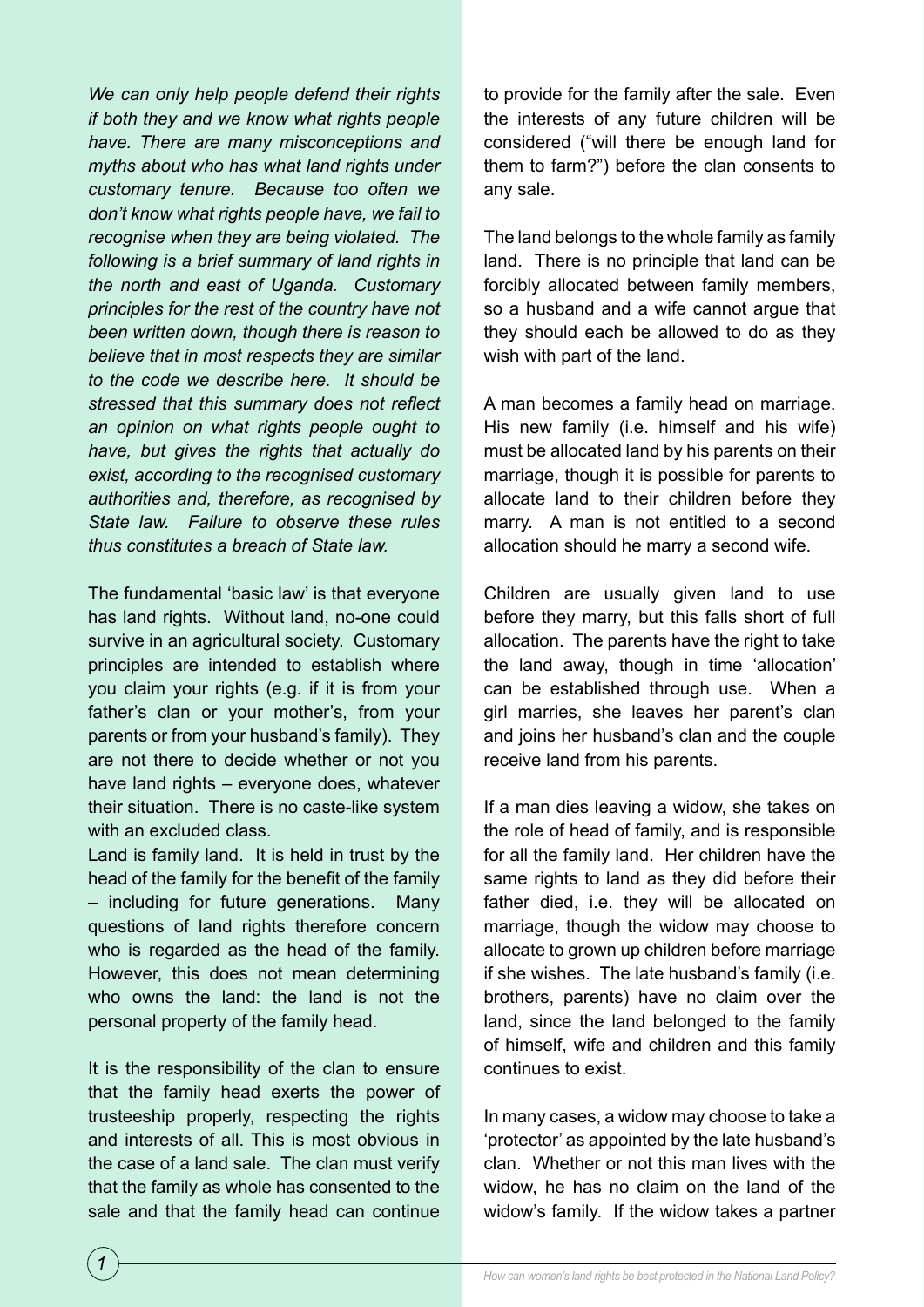from outside the clan, he also will not have any claim over the land. If she has children after her first husband dies but without remarrying, the children are members of the same family, and they have the same rights to the land as do the children of the husband. If she remarries outside the clan, then she leaves the clan of her first husband to join the new husband's clan, and she will claim her land rights there. The land of the first husband would then belong to the children, including the children born to the widow before she remarried. A widow also has the right to return to her parent's home, where she has a right to reclaim the land rights she forwent when she married.

If a woman is divorced, then she becomes a family head and re-joins the clan of her parents (her 'natal clan') and has rights to land from their land. If they are alive, they must allocate land to her. If they are deceased, then a brother must ensure that she has an allocation from the land. Usually, the ties to a particular brother are through the bride price. When she was married, the bride price paid for her would often be used by one of the brothers to marry in turn, and this brother would be the one to give her land. Any children belong to the clan of their father, and have land rights from him and not from the mother. The divorced woman is the head of a family of one (herself, not the children) unless she has further children after divorce and without remarrying. (This can be a difficult matter if she leaves while the children are small and if they stay with her.)

An unmarried woman is considered a family head whether or not she has children. She is therefore entitled to an allocation of land from her parents for her family. If the father accepted paternity and paid 'a fine', then the children are recognised as being of the father's clan and claim land rights from him and not from the mother. If he refuses to accept paternity by paying the fine, then the children are of the mother's clan and claim their land rights from her.

The case of separated women is difficult. Formal divorce involves returning the bride price or an agreement to divorce by the parties and the clans. If a woman is not formally divorced, then she remains of the husband's clan and without land rights from her natal clan. The children of a separated woman remain in the family of the father and claim land rights from him and not from the mother. (Again, this can be a difficult matter if the children stay with her, e.g. because they were very young when she left or because the father threw them out with her.)

If parents both die while children are unmarried then they cannot be considered heads of family and yet the inheritance is theirs. Someone from the clan, usually an uncle, must take on the role of their guardian, and they will guard the land for the children. However, they have no rights over the land, except that they would usually be allowed to farm the land since they are providing for the children. No sale of the land by the guardian should be allowed, even in return for supporting the children. The clan could approve a sale in exceptional cases, e.g. to pay for expensive medical care for one of the orphans.

It can be seem that the actual application of the broad principle that 'everyone has land rights somewhere' is complex, and depends upon knowing in detail the situation of the individual and families concerned – and knowing in detail how customary law works. Without understanding these details, it is impossible to help people claim their legal rights. It is to be hoped that other partners can take forward the work of advancing the understanding of how land rights work in the customary principles and rules of other communities in different parts of Uganda.